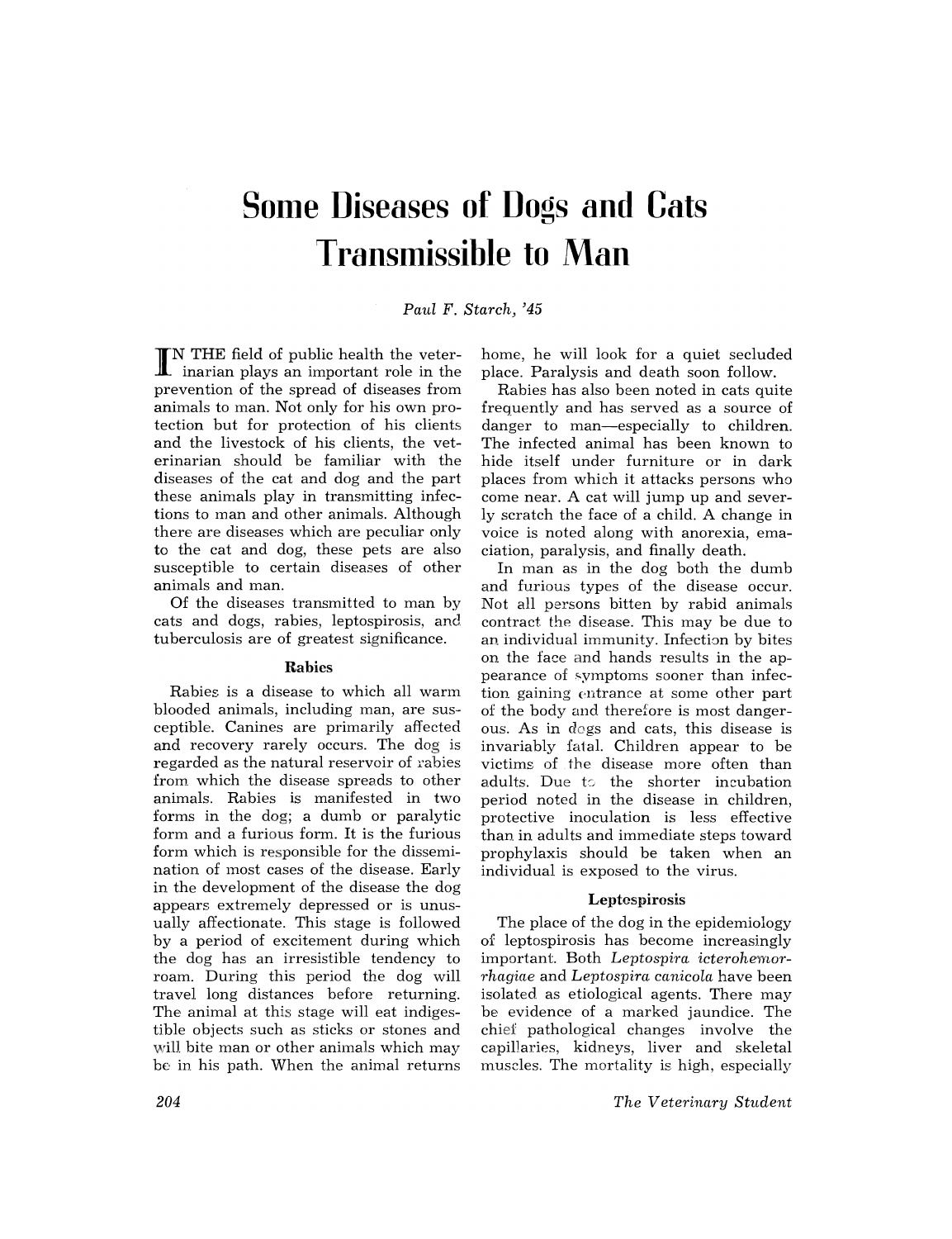among male dogs. They become infected by eating infected rats and may infect each other because of their interest in urine of their own species in which viable organisms are shed. It may also be spread by sexual intercourse.

Most of the cases in man have been due to the rat strain of the spirochete, L. *icterohemorrhagiae.* The symptoms appear quite suddenly. Distressing muscular pains, a heavily coated tongue, leucocytosis, albuminuria, and meningeal symptoms are present. Icterus, which occurs in about one third of the cases, is noted between the 6th and 13th day. Meyer<sup>s</sup> described two cases of L. *canicola* fever in man. One was a veterinarian and the other was an individual who worked in a dog pound. One of the patients showed symptoms of icterus while the other case resembled influenza with temperatures varying from  $103^{\circ}-106^{\circ}$  F. He suffered recurrent febrile attacks for at least a month later. L. *canicola* was isolated from his urine.

# Canine Carriers

From the standpoint of public health, it is important that the veterinarian remembers that L. *canicola* fever is an occupational hazard. Since dogs which have had the disease may act as carriers of the infection, it is important that the owner of such a dog be warned of the possibilities of the dog transmitting the organism of canicola fever to the members of his household. Sanitation should be emphasized. It has been recommended that dogs with positive urine findings of *Leptospira*  be placed on a meat diet or given hydrochloric acid in drinking water so that the urine will be unsuitable for the organisms due to its high acid content.

Tuberculosis is an infectious disease of man and domestic animals caused by a strain of the tubercle bacillus. Of the three strains of *Mycobacterium tuberculosis,*  namely the human, bovine, and avian strains, man is most susceptible to the human strain. Human adults are resistant to the bovine strain but little children are quite susceptible.

Dogs have been known to contract bovine tuberculosis after feeding upon infected meat or milk. They contract the human strain of the disease chiefly through close association with tuberculous people. Dogs are not susceptible to avian tuberculosis. Cats, however, are more commonly infected by this species than dogs. They have been found to be susceptible to both human and bovine strains of tubercle bacilli. Through observation and experimentation  $Petit^{14}$  found that the dog and cat are frequently infected from man and that the cat is particularly susceptible to tuberculous ulcers of the skin which are due to a local infection resulting from a scratch by claws contaminated with tuberculous sputum. He recommends that in view of the ease of which cats and dogs contract human tuberculosis, animals in a state of poor health, which show symptoms of emaciation, cough, diarrhea, and ulcers about the face should be suspected of being tuberculous and a menace to public health, especially to children. In spite of the fact that no precise data on the subject exists, it is believed<sup>18</sup> that cats are a source of infection for both the bovine and the human strain, especially when affected with open lesions.

Tuberculosis, unfortunately, tends to be overlooked or unsuspected in dogs and cats and consequently is especially important in endangering little children who may contract the infection from their habit of cuddling and kissing their pet animals.

## Diphtheria Bacillus

Several investigators have found cats to be susceptible to diphtheria toxin as well as to the diphtheria bacillus. Animals injected with the live culture or toxin exhibit definite symptoms and often die.

A case of diphtheria has been described in which children from two farms were infected. It was insisted that there had been no human communication between the two farms. However, a cat which was 2. favorite on both farms was commonly seen and had been fondled at both places very recently. This cat was also showing symptoms of the disease simultaneously. On autopsy lesions in the mouth and pharynx of the cat typical of diphtheria were described by Jewett<sup>9</sup>.

In his efforts to determine experimental-

*Spring, 1945*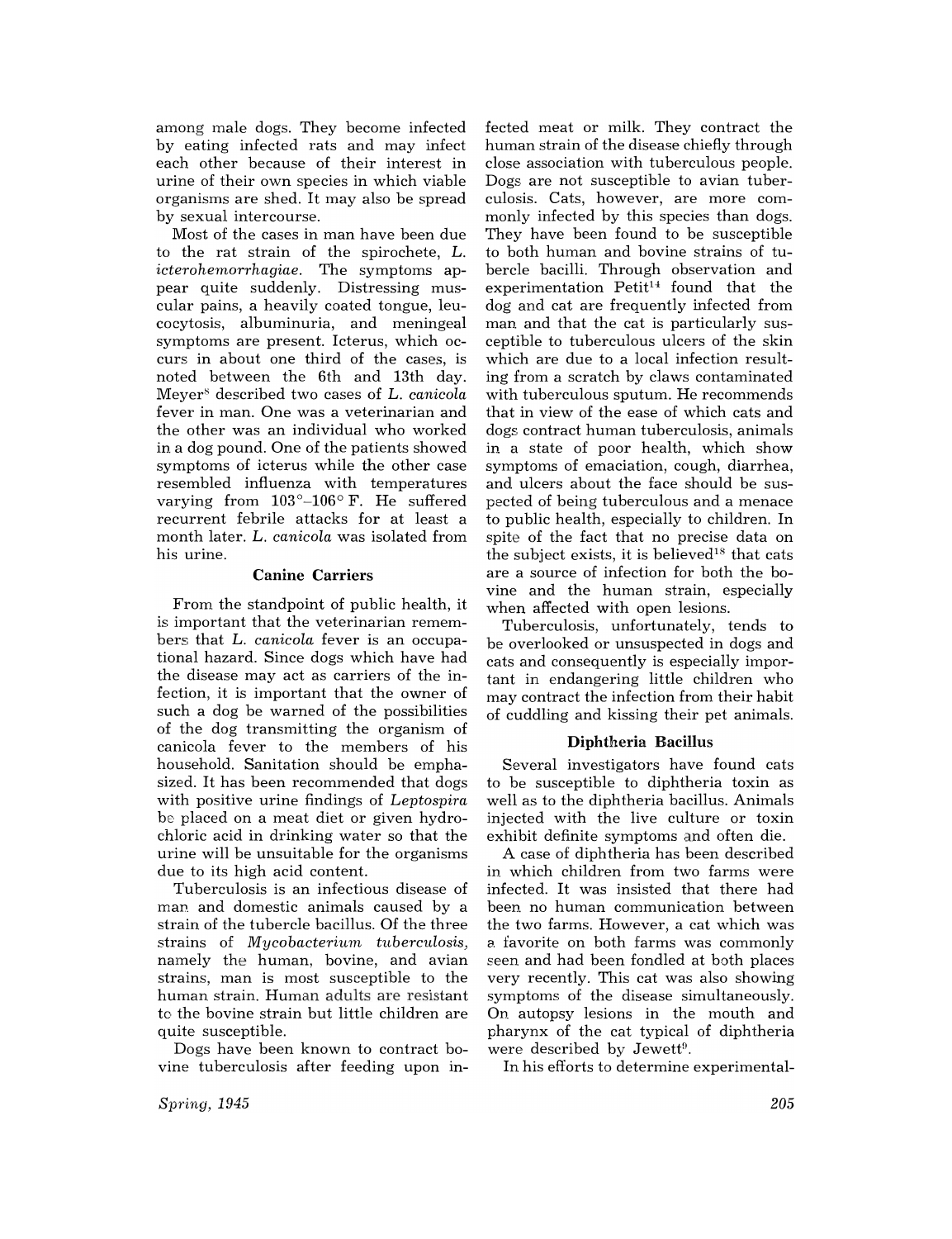ly whether cats were capable of harboring diphtheria organisms, Savage<sup>16</sup> implanted large numbers of virulent organisms in the nasal cavities and pharynx. There were no general or local lesions and the organisms survived but a short period. Consequently, he believes that mucous membranes of cats are unfavorable for the growth or persistence of the diphtheria bacillus, and that cats are not carriers of diphtheritic infection.

# Feline Carriers

Simmons<sup>17</sup> reported positive evidence in cats harboring true diphtheria bacilli. In one cat he described symptoms of a croupy cough, dysphagia, and continuous mewing. About a week later, a woman with whom the cat had been sleeping developed a typical case of fatal diphtheria. The organisms which he isolated from both the cat and the woman were virulent to a guinea pig not protected by diphtheria antitoxin, while an immunized guinea pig showed no symptoms following a similar injection.

A considerable number of instances of infecticn in cats and dogs have been reported, but bacteriological evidence is incomplete. True diphtheria bacilli have been confused with diphtheroid organisms. The cat is considered a doubtful menace in the transmission of *Corynebacterium diphtheriae* to man.

Both dogs and cats have been known to contract anthrax by eating meat infected with *Bacillus anthracis.* They may harbor viable spores in their feces after devouring flesh from infected carcasses and thereby serve as carriers disseminating the organisms to other areas. A case has been reported in which a man became infected while caring for a dog that had fed on infected sheep. Transmission is possible through bites from pets which have recently fed upon anthrax carcasses and by infection from passively disseminated spores.

Tularemia is an infectious disease of wild rodents, primarily, but secondarily it is a disease of man. It is a fatal bacteremia caused by *Pasteurella tnlarensis.*  Musser states that no other specific organism has been found to invade so many

different species of animals and birds as does P. *tularensis.* The domestic cat must be considered as a possible infective carrier of the disease, since the cat is well known for its predatory habits and fondness for birds and small mammals, including the rabbit. Man may contract the infection directly from the tissues of infected animals, through the agency of blood-sucking insects and ticks which have previously fed on infected animals or birds, or from laboratory infections. Cases of human tularemia have been reported following the scratch by a cat whose claws undoubtedly were contaminated with the infectious agent. The role of the dog and cat, however, is not of great importance in the transmission of this disease. Over 90 per cent of the cases of human infection in the United States are due to contact with infected rabbits.

Rat-bite fever in man is usually transmitted by the bite of a rat infected with *Spirillum minus;* however, cases have been reported following the bite of a cat and dog. The disease in man is characterized by a local inflammatory condition in the wound area, adjacent lymph nodes are enlarged, and paroxysms of fever followed by periods of remission are noted. Cases of rat-bite fever in man due to cat bites have been reported by Schottmüllei', Manson-Bahr, et al.<sup>12</sup>

## Rocky Mountain Spotted Fever

Rocky Mountain spotted fever is a rickettsial disease transmitted to man by ticks. It is characterized by a rash accompanied by a distinct elevation in temperature. The disease occurs most commonly among sheepherders, surveyors, foresters, farmers and vacationists. Infection may result from crushing ticks with one's fingers while removing them from dogs. *Dermacentor variabilis,* also known as the eastern dog tick, has been known to transmit the virus to man. Another tick, *Dermacentor andersoni,* the western wood tick also plays an important part in the transmission of this disease to man. Other tick transmitters of spotted fever are *Amblyomma americannm, Dermacentor parumpertus,* and *Haemaphysalis leporis- (Continued on page 216)* 

*The Veterinary Student*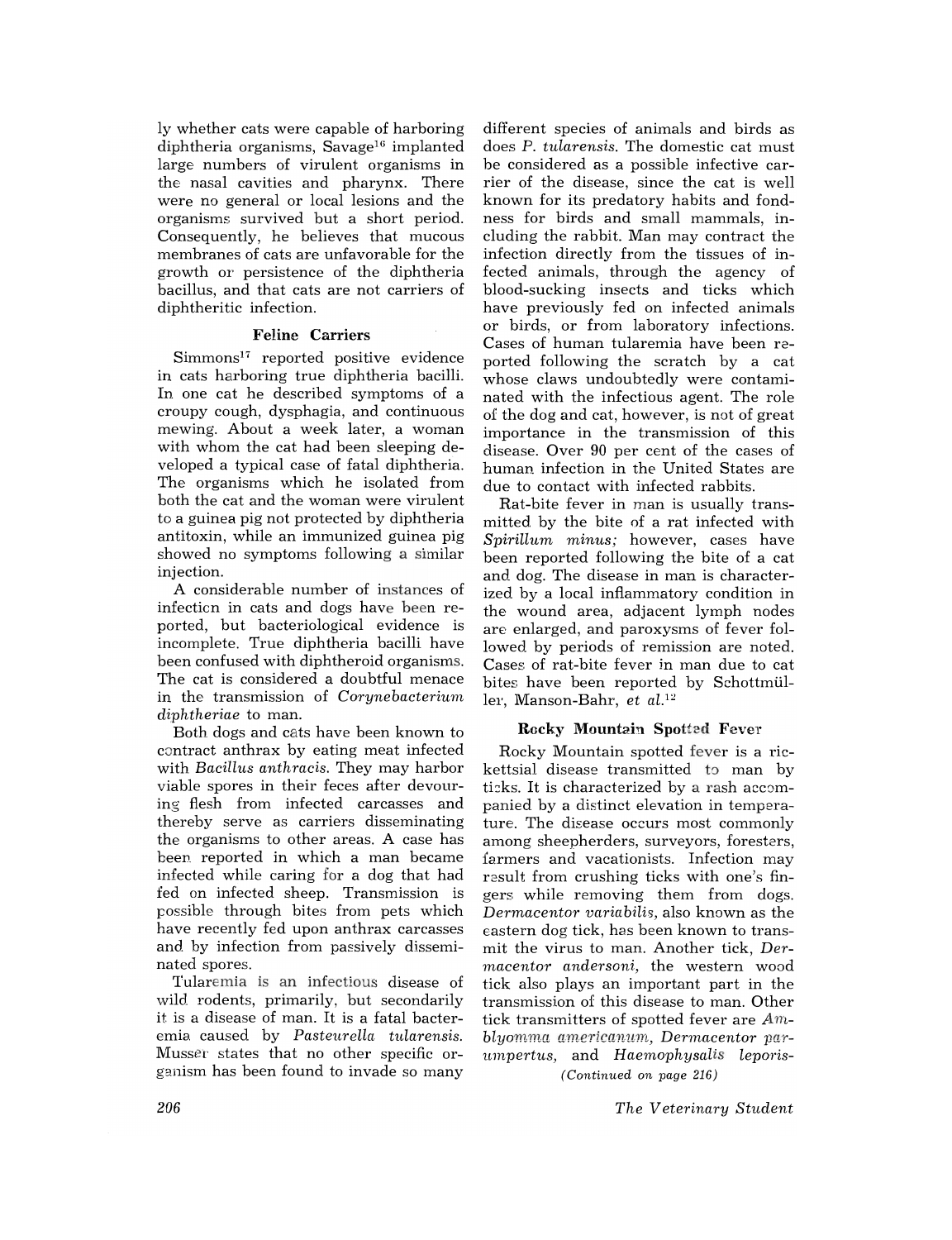# **Some diseases of dngs and cats**

# *(Continued from page 206)*

*palustris.* The disease is not transmitted from person to person, but dogs are susceptible and capable of transmitting the infectious agent to their tick parasites.

Several workers have found that dogs and cats are susceptible to actinomycosis. It is possible but not probable that infected cats may act as passive carriers by distributing the organisms over vegetation through saliva or feces. There is no evidence of direct transmission of this infection to man from animals. However, it is inadvisable for man to chew straws, grasses, and grains.

Although three species of *Brucella (Br. abortus, Br. melitensis, Br. suis)* have been isolated from the dog, the dog is not believed to be of any great significance in the transmission of this disease to man. Tortenson reported that cats were subject to artificial infection but that they rarely contract brucellosis naturally. Evidence of infection was negative in a case where cats were kept in contact with infected goats. Consequently the role of the cat in transmission of brucellosis is relatively insignificant.

## Scarlet Fever

Dogs have been reported to be susceptible to *Streptococcus pyogenes* which is responsible for scarlet fever in man. Free access of a dog to a human case of the disease might be a menace. to children according to Hull.'

Although dogs are believed to be resistant, Hunter<sup>8</sup> states that cats suffer from plague. In the acute form of the disease, symptoms of diarrhea, vomiting, loss of weight, sensitiveness of the abdomen, weakness and paralysis of the extremities prior to death in from two to six days have been described. In the chronic form of *Pasteurella pestis* infection, emaciation is the chief symptom and swelling of the inguinal region may be found. The infected animals may live for two months. In areas where plague exists, cats become infected by devouring diseased rats and mice. Although little information is available cats are believed to play a part in the dissemination of P. *pestis* to man.

Cases of poliomyelitis have been reported in cats and associated with a simi $lar$  paralysis in man.  $Frost<sup>6</sup>$  investigated the connection of paralyzed dogs to epidemics of poliomyelitis in Iowa and Ohio but was unable to find evidence to support the contention that such animals were suffering from the disease or acting as carriers.

## **Pneumonia in** Cats

A virus has been obtained from cases of pneumonia in cats, and some evidence has been produced in support of the contention that this virus is the same or closely related to the one causing some of the so-called atypical pneumonias in man. Experimental evidence as to the exact relationship of these viruses is still lacking. <sup>2</sup>

Dogs and cats are rarely infected with tetanus. They are believed to be susceptible to typhus fever. Macewen<sup>11</sup> found that after feeding a cat upon sputum from various cases of whooping cough for seven days, the animal became weak in two weeks and developed a characteristic cough and other symptoms later.

Sporotrichosis is a sporadic infection of both dogs and man characterized by granulomatous lesions which become ulcerated and are slow to heal. The etiological agents belong to the fungous genus *Sporotrichum,* and man has been known to become infected following the bite of an infected dog. Since similar infection has followed injuries by splinters and contact with rotten sticks as may occur during clearing land, animals should not be condemned unjustly. Their role in the transmission of this fungus is a passive one.

Ringworm infection has frequently been reported in cats and dogs due to *Microsporon felineum.* Walpole described lesions about two millimeters in diameter on the skin of a cat in the region of the shoulder and tail. Members of the household in which cats infected with microsporosis also live, have commonly contracted a ringworm infection. Roberts reported a case where a kitten infected with M. *felineum* infected a passenger enroute

*The Veterinary Student*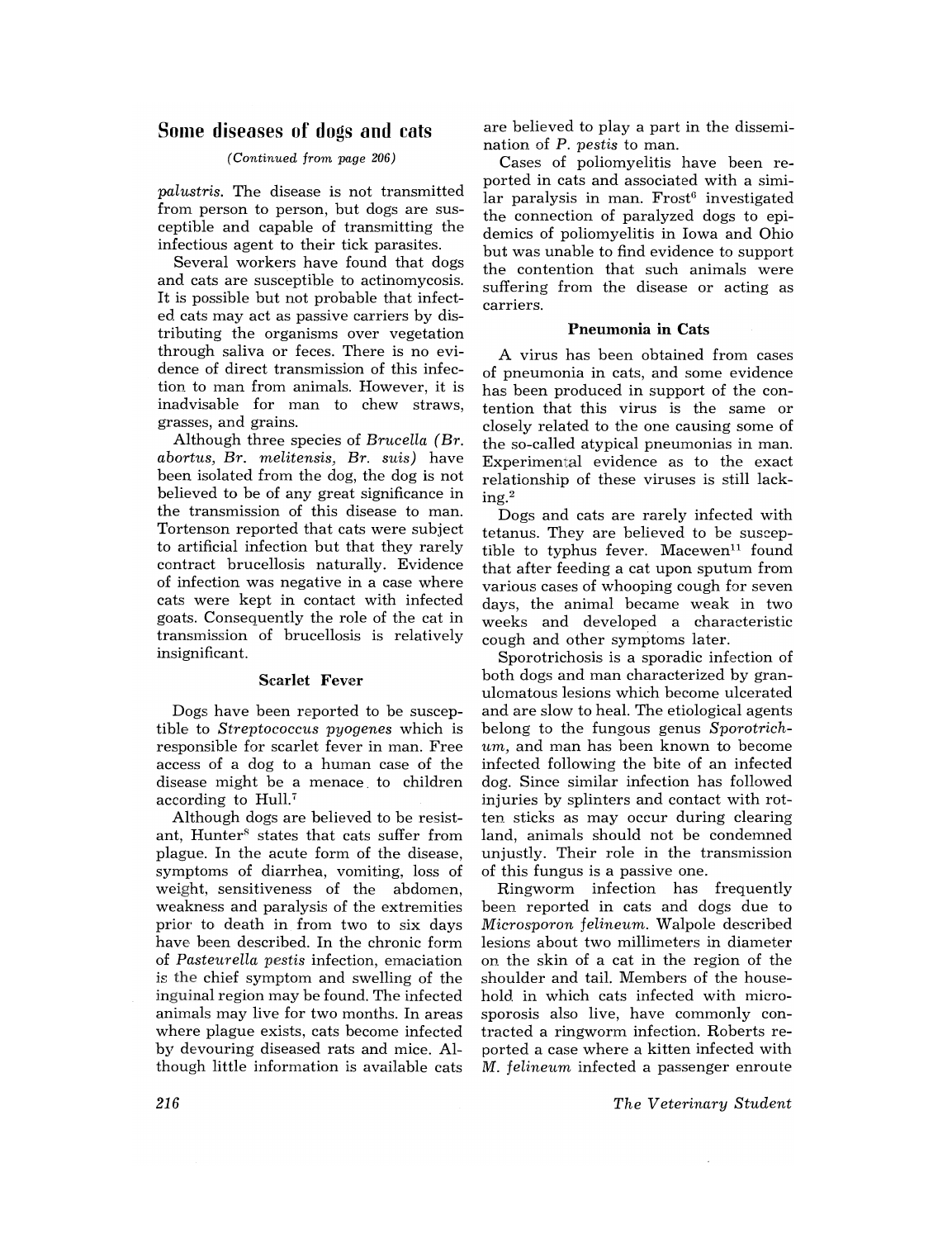to England where another kitten and twelve members of a family and a dog were infected. Cultures were made from the infected individuals and the same organism was isolated in each case. The lesions in man are located on those parts of the body with which the infected animal came in contact. There appears to be no great irritation accompanying this form of ringworm in cats. However, Smith described cases of human infection in which the lesions of *Tinea circinata* were associated with an extreme itching and burning sensation. The ringworm which is transmitted from cats to man usually attacks the body only, while that conveyed from man to man affects the head most often. The clinical evidence along with laboratory studies, according to Roberts, is adequate to incriminate these animals as suspects in the transmission of the disease to man.

Of the vast numbers of species of Protozoa described as invaders of the domestic animals, very few are known to infect man. The only amoeba pathogenic for man is *Endamoeba histolytica,* which is occasionally found in dogs and cats. However, the chance for passage of the cysts to man from these hosts is rare.

Faust and Wassel after making a survey of the incidence of *Clonorchis sinensis*  in the Central Yangtse Valley of China concluded that the dog and cat were the reservoir hosts and that man was merely incidental. The exact position of these animals in transmitting this liver fluke to man has not been determined.

# Reservoir of **Trematode**

The cat is an important reservoir host for the trematode *Heterophyes heterophyes,* a frequent invader of the intestine of man found in Egypt, China. and Japan.

Man is an incidental host to Paragoni*mus westermani,* a parasite of dogs and cats and other carnivores. Mammals ac-Guire this oriental lung fluke from eating the soft parts of crabs and crayfishes.

The domestic animals play an important rele in most of the tapeworm infections of man by acting either as reservoir or intermsdiate hosts. The cat and dog serve as reservoir hosts of *Dipylidium caninum*,

which is a relatively rare intestinal parasite of man. Infection in man results from accidentally swallowing infected fleas or biting lice which are ectoparasites of the dog and cat.

Dogs also serve as reservoir hosts of *Diphyllobothrium latum.* In its development, this broad fish tapeworm passes through two intermediate hosts-a cyclops and a fresh water fish-before becoming infective for a mammalian host.

Man is an intermediate host for *Echinoccocus granulosus.* The larval stage of this dangerous tapeworm is spent in the tissues of man or other animals while the adult stage of life is spent in the small intestine of dogs. Human infection results from the consumption of eggs in contaminated water or from permitting dogs to lick one's face and hands after licking their own anal region.

# **Hookworm**

*Ancylostoma. bra.ziliense.* a hookworm, is a relatively important intestinal parasite of man, dogs and cats, and is found in various parts of the world. Human beings exposed to the canine and feline straim: along the southern coast of the United States develop only cutaneous symptoms which are known as "creeping eruption." This is due to the penetration of the skin by larvae which apparently are unable to reach the peripheral lymphatics.

Flea. infestation is a condition common to both man and animals. These pests live both on and off the body of the host. Man frequently is the host for dog fleas. This pest produces disease not only by sucking blood but also by producing severe irritation. From the standpoint of public health. these insects have been known to transmit diseases from one host to anothe~'. Such conditions as bubonic plague and. infantile ka1a-azar. which is a tropical chronic splenomegaly characterized by an irregular fever, hemorrhages, ascites and extreme emaciation and caused by *Lishmania. donovani* in tropical Asia, have been known to be transmitted by this pest. The dog flea, *Ctenocephalides canis,* is instrumental in the transmission of the dog tape worm, *Dipylidium caninum*, to man